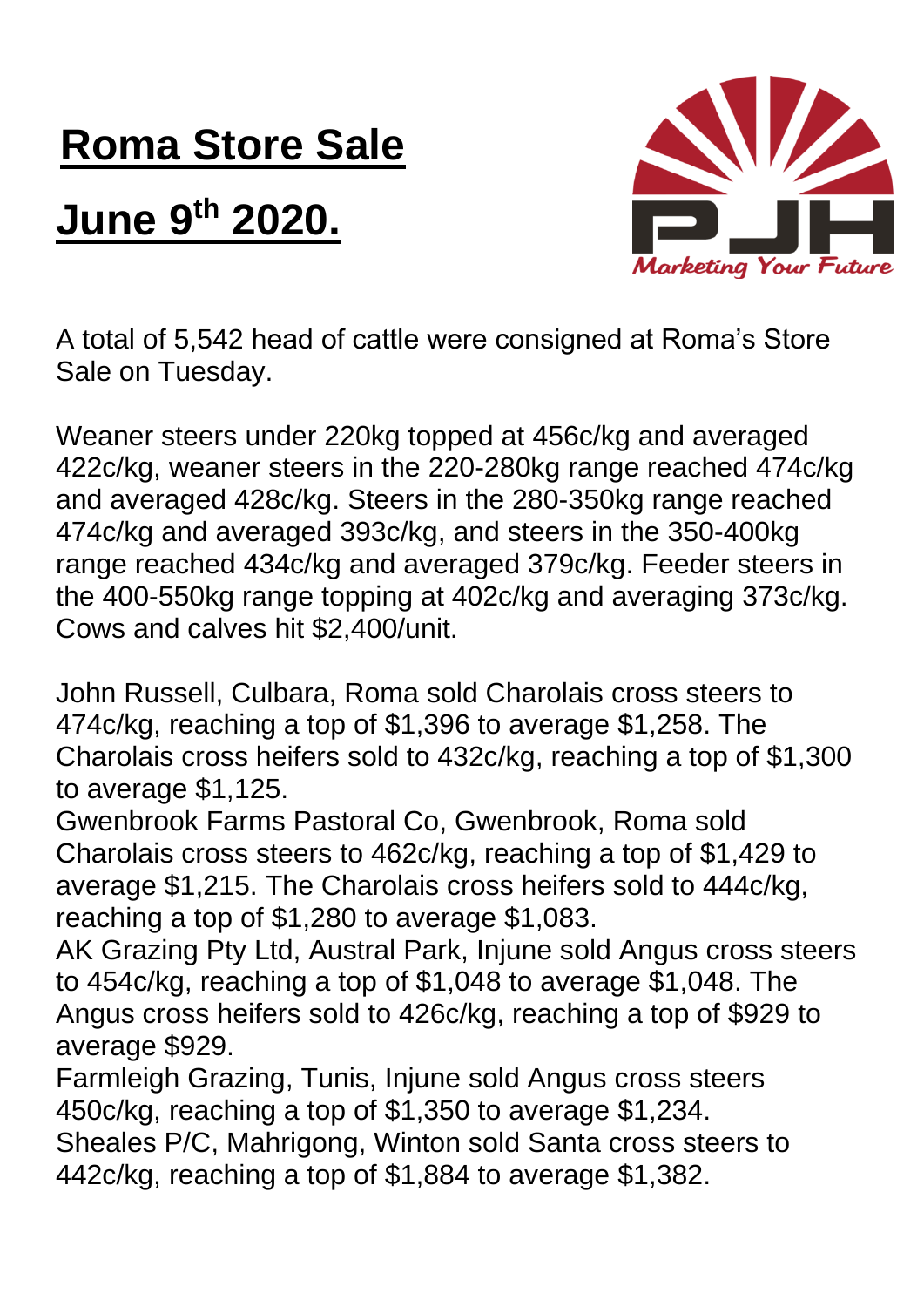N & A Grazing, Idaho, Roma sold Angus cross steers to 436c/kg, reaching a top of \$1,134 to average \$1,134.

JS Grazing, Double J, Injune sold Angus steers to 434c/kg, reaching a top of \$1,655 to average \$1,607.

Malcolm Burey, Back Creek, Amby sold Charolais cross steers to 434c/kg, reaching a top of \$1,128 to average \$1,128.

C & S Tindall Family Trust, Corona, Longreach sold Santa cross steers to 431c/kg, reaching a top of \$1,405 to average \$1,306. The Santa heifers sold to 432c/kg, reaching a top of \$1,318 to average \$1,214.

D & M McInnerney, Morwhena, Mitchell sold Angus steers to 426c/kg, reaching a top of \$1,044 to average \$1,044.

LL & SD Bode, Vergemont Station, Longreach sold Cross breed steers to 414c/kg, reaching a top of \$1,351 to average \$1,199. N & P Underwood, Avonleigh, Taroom sold Santa cross steers to 406c/kg, reaching a top of \$1,306 to average \$1,161.

Tony Purcell, Snake Gully, Wallumbilla sold Charolais cross steers to 404c/kg, reaching a top of \$1,447 to average \$1,377. D & C Batt, Hillview, Muttaburra sold Santa steers to 402c/kg, reaching a top of \$1,798 to average \$1,557.

BV Rolfe, Nindinna, Roma sold Charolais cross steers to 402c/kg, reaching a top of \$1,502 to average \$1,401. The Charolais cross heifers sold to 390c/kg, reaching a top of \$1,309 to average \$1,262.

BD, LP, JK, BD Hornick, Junedale, Injune sold Santa steers to 402c/kg, reaching a top of \$1,384 to average \$1,372.

Noogilla Cattle Co, Woodlands, Mitchell sold Simbrah cross steers to 396c/kg, reaching a top of \$1,807 to average \$1,749. RH & RJ West, Roleen, Wallumbilla sold Angus cross steers to

396c/kg, reaching a top of \$1,712 to average \$1,630.

Gardiner & Son, Collaroy, Charleville sold Simbrah steers to 395c/kg, reaching a top of \$1,611 to average \$1,542.

Argylla Mountains Pastoral, Glencoe, Mt Isa sold Brangus steers to 388c/kg, reaching a top of \$1,421 to average \$1,169.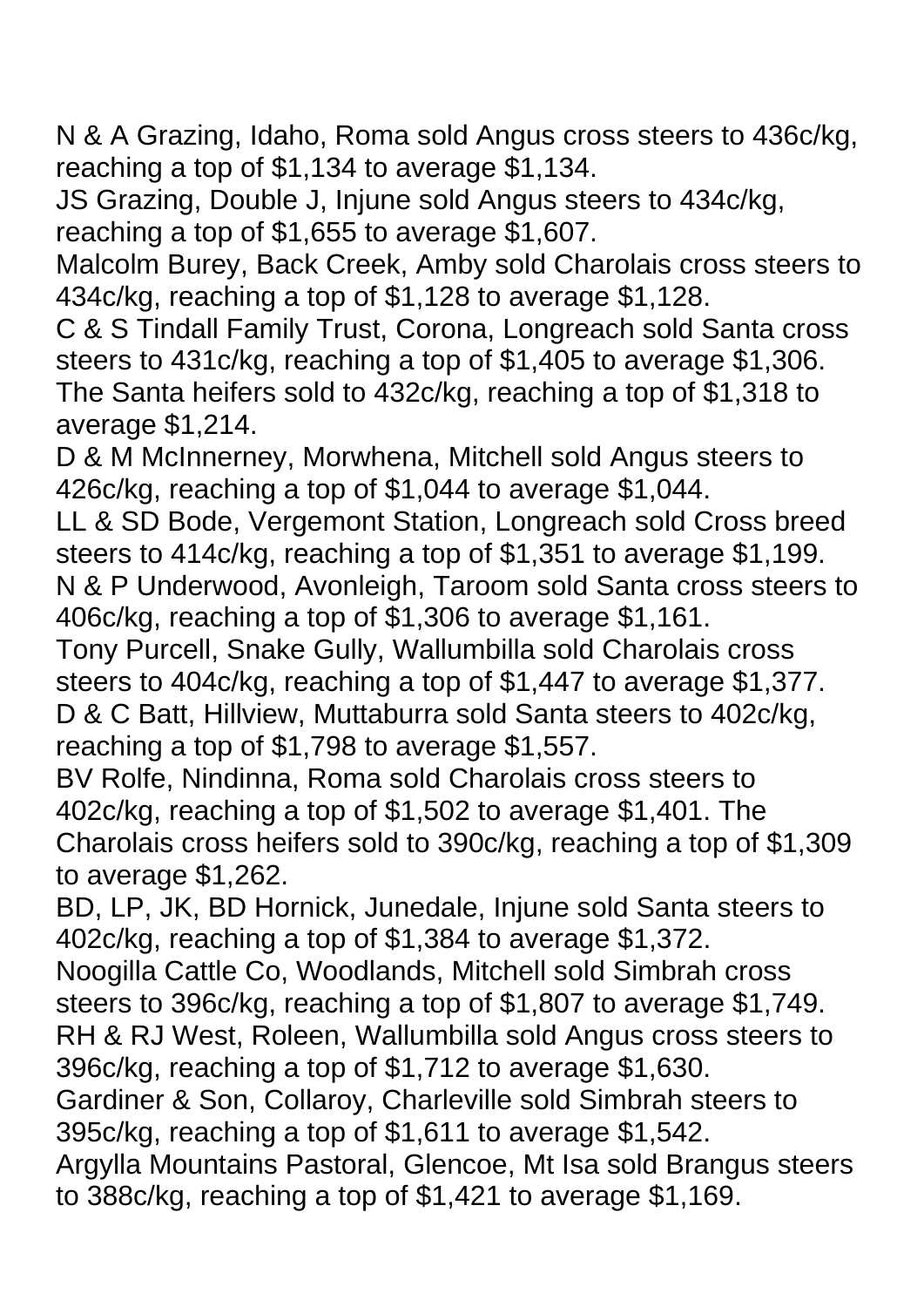Heifers under 220kg topped at 446c/kg and averaged 404c/kg, while heifers in the 220-280kg range topped at 444c/kg and averaged 398c/kg. Heifers in the 280-350kg range topped at 428c/kg, averaging 364c/kg. Heifers in the 350-450kg range topped at 388c/kg, averaging 332c/kg.

Close Marketing No 2, Lagoon Creek, Roma sold Charolais cross heifers to 444c/kg, reaching a top of \$1,243 to average \$1,158. Perrett Cattle Co Pty Ltd, Tunis, Injune sold Angus cross heifers to 432c/kg, reaching a top of \$1,110 to average \$1,032. Lyndale Grazing 2 Pty Ltd, Lyndale, Roma sold Simmental cross heifers to 430c/kg, reaching a top of \$1,286 to average \$1,086. S & J Elliott, Karoola Station, Winton sold Droughtmaster cross heifers to 418c/kg, reaching a top of \$1,182 to average \$925. Johnson Past, Thurles Park, Stonehenge sold Simbrah heifers to 388c/kg, reaching a top of \$1,181 to average \$1,067. Ashman Grazing, Escombe Downs, Winton sold Braford heifers to 376c/kg, reaching a top of \$1,305 to average \$1,123. MR Graham & KJ Moloney, Kandarra, Wallumbilla sold Angus heifers to 364c/kg, reaching a top of \$1,391 to average \$1,381.

Cows in the 300-400kg range reached 263c/kg and averaged 241c/kg, while cows in the 400kg-500kg range reached 295c/kg and averaged 260c/kg. Cows over 500kg topped at 300c/kg, averaging 278c/kg.